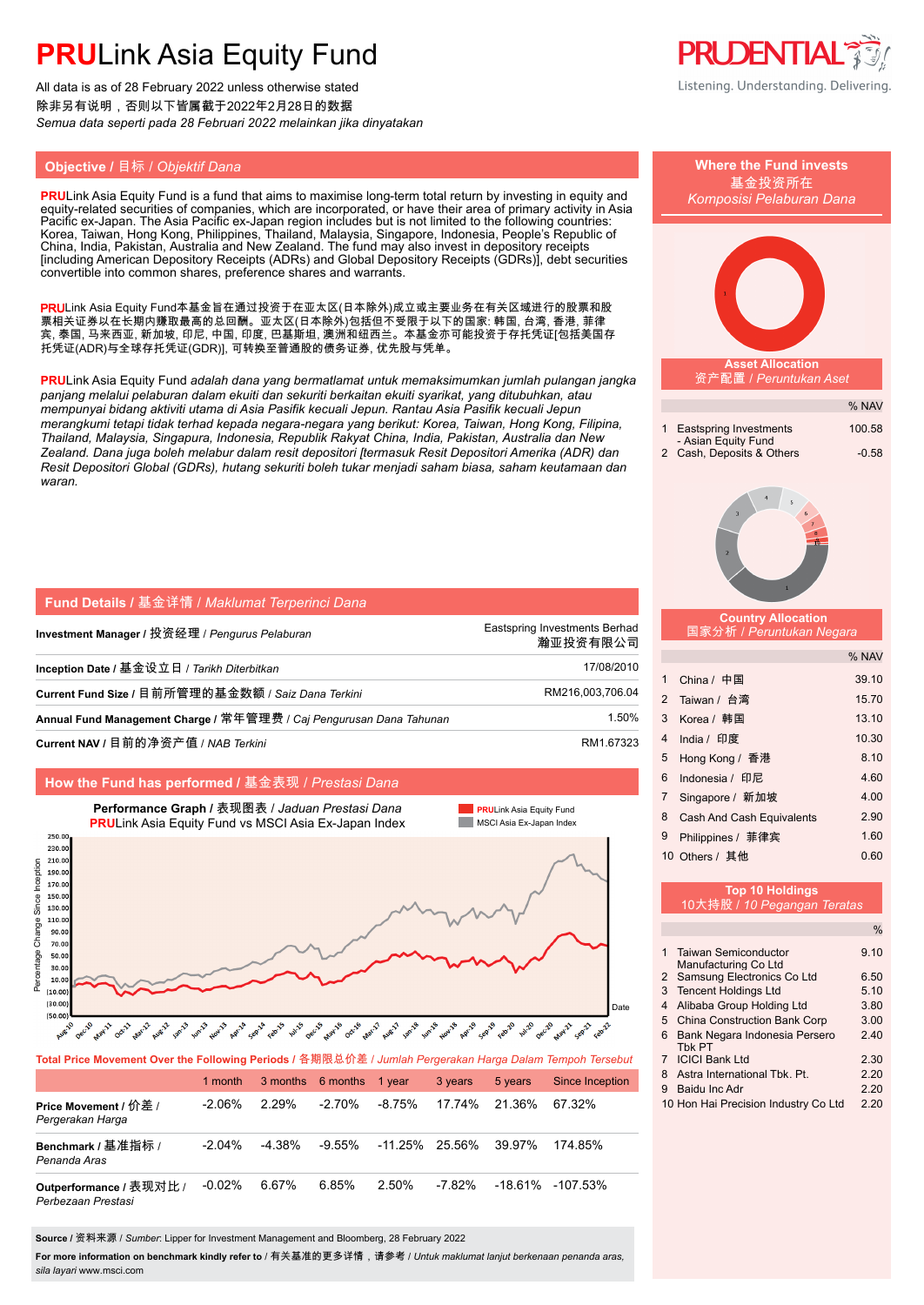All data is as of 28 February 2022 unless otherwise stated 除非另有说明,否则以下皆属截于2022年2月28日的数据 *Semua data seperti pada 28 Februari 2022 melainkan jika dinyatakan*

### **PRUDENTIAL 3** Listening. Understanding. Delivering.

#### **Monthly Update /** 每月简报 / *Peningkatan Bulanan*

#### **Market Review /** 市场回顾 */ Tinjauan Bulanan*

Global equity markets fell in February as the conflict between Russia and Ukraine escalated, further heightening the ongoing inflationary pressures and building on the weaker sentiment earlier in the month amid the prospect of the ramp up of interest rates by major central banks. Russia had previously begun to build up troops on its border with the Ukraine, with further troops reported to have arrived in neighbouring pro-Russian Belarus towards the end of January. The US, UK and EU, as well as allies, announced a range of sanctions and restrictions, including expelling key Russian banks from SWIFT. European and emerging market equities underperformed in this environment, in USD terms, whilst Asia and Japan were relative outperformers. Commodities rallied, with Brent crude prices closing the month at over USD100.

Asia ex Japan markets returned -2.4% in USD terms in February. China and Hong Kong equities returned -3.9% and -2.8% in USD terms respectively over the same period, amid the sporadic COVID-19 outbreaks within the countries. Hong Kong also saw a surge in cases, which resulted in enforcement plans to lockdown the city in March as part of its mandatory COVID-19 testing drive for its residents. Despite that, China's manufacturing PMI slightly improved from 50.1 in January to 50.2 in February, following the rising demand and expectations for further stimulus measures to be announced in the first week of March. Meanwhile, Taiwan equities delivered -2.5% in USD terms in February as the ongoing Russia-Ukraine crisis has instilled fears that Beijing could also invade the island.

ASEAN markets were among the outperformers in February, significantly outperforming both Emerging Markets and Emerging Markets Asia. The gains were led by Indonesia and Malaysia markets. The Indonesian market saw strong foreign inflows due to MSCI rebalancing. Separately, Malaysia's trade saw supply-side disruption and held back January exports while imports accelerated off recovering domestic demand and business .

Elsewhere, MSCI India returned -4.1%, the worst performing country in Emerging Markets Asia. Headline CPI rose to 6% YoY in January from 5.6% in December driven by a low base and increase in food prices. Trade deficit moderated to three-month low of US\$17.9bn in Jan 2022 (7.9% of GDP) from US\$21.7bn in Dec 2021 (8.8% of GDP) as imports slowed faster than exports. Within imports, the slowdown was broad-based but led by lower oil import growth. Separately, India announced its budget during the month and confirmed the government's stated objectives of financial consolidation and capex-driven growth.

全球股市于 2 月份下跌,归咎于俄罗斯和乌克兰之间的冲突升级,进一步加剧持续的通胀压力,使月内早些时候因主要央行可能加息而走弱的投资情绪雪上加霜。此前,俄罗 斯开始在接壤乌克兰边境集结军队;据报道,更多军队于 1 月底抵达亲俄的邻国白俄罗斯。美国、英国和欧盟及盟国宣布了一系列制裁和限制措施,包括将俄罗斯主要银行从 SWIFT 系统中剔除。在这种环境下,以美元计价的欧洲和新兴市场股票表现不佳,亚洲和日本走势相对较好。大宗商品价格飙涨,布伦特原油价格以超过100 美元的水平结束 当月的交易。

亚洲除日本市场2月份以美元计下跌-2.4%。中国和香港爆发零星的新型冠状病毒个案,拖累股市同期内以美元计分别走低-3.9%和-2.8%。香港病例激增,政府于3 月份祭出封 城令,以配合新冠肺炎全民普篩。尽管如此,中国制造业采购经理人指数从 1 月份的 50.1 轻微走高至 2 月份的 50.2,多谢需求上涨,加上市场预期当局将于3月第一周宣布 推出更多刺激措施。与此同时,俄乌危机持续演进引发市场对北京趁机夺台的担忧,台湾股市 2 月份以美元计价的回酬为-2.5%。

东盟市场2月份表现优异,由印尼和马来西亚领涨,显著跑赢新兴市场和亚洲新兴市场。明晟(MSCI)进行权重调整,大量外资流入印尼市场。另外,马来西亚贸易出现供应 中断,抑制了 1 月份的出口表现,进口则因国内需求和业务恢复而加速增长。

另一方面,MSCI印度走低-4.1%,是亚洲新兴市场表现最逊色的国家。受低基数效应和食品价格上涨推动,总体通货膨胀从12月的5.6%按年提高到1月份的6%。由于进口放 缓速度快于出口,贸易逆差从2021年12月的217亿美元(占国内生产总值8.8%)下降到2022年1月179亿美元(占国内生产总值7.9%)的三个月低点。进口全面减速,但主要 是因为石油进口增长放缓。另外,印度月内公布了联邦预算案,并确认政府既定的财务整合以及资本支出驱动增长的目标。

*Pasaran ekuiti global jatuh pada bulan Februari apabila konflik antara Rusia dan Ukraine meruncing, lalu memburukkan lagi tekanan inflasi yang berterusan dan menompok ke atas sentimen yang lebih lemah pada awal bulan di tengah-tengah prospek peningkatan kadar faedah oleh bank pusat utama. Rusia sebelum ini mula mengatur bala tentera di sempadannya dengan Ukraine, dengan barisan tentera seterusnya dilaporkan telah tiba di negara jiran Belarus yang pro-Rusia di akhir Januari. AS, UK dan EU, serta sekutunya, mengumumkan pelbagai sekatan dan kekangan, termasuk menyingkirkan bank utama Rusia daripada SWIFT. Ekuiti pasaran Eropah dan pasaran memuncul berprestasi hambar dalam persekitaran sebegini dari segi USD, manakala Asia dan Jepun mencatat prestasi lebih baik secara relatif. Komoditi meningkat, dengan harga minyak mentah Brent menutup bulan dagangan melebihi USD100.*

*Pasaran Asia luar Jepun memberikan pulangan -2.4% dalam USD pada bulan Februari. Ekuiti China dan Hong Kong masing-masing memulangkan -3.9% dan -2.8% dalam USD dalam tempoh yang sama, di tengah-tengah penularan wabak COVID-19 yang sporadik di negara-negara tersebut. Hong Kong juga mencatat lonjakan kes, yang mengakibatkan rancangan penguatkuasaan untuk menyekat pergerakan bandaraya itu menjelang Mac sebagai sebahagian daripada galakan ujian mandatori COVID-19 ke atas penduduknya. Sungguhpun demikian, PMI pembuatan China meningkat sedikit daripada 50.1 di bulan Januari kepada 50.2 pada Februari, berikutan peningkatan permintaan dan jangkaan terhadap langkah rangsangan selanjutnya, yang akan diumumkan pada minggu pertama bulan Mac. Sementara itu, ekuiti Taiwan mencatat pulangan -2.5% dalam USD pada bulan Februari berikutan krisis Rusia-Ukraine yang berterusan telah menimbulkan kebimbangan bahawa Beijing juga boleh menyerang pulau tersebut.*

*Pasaran ASEAN antara yang mencatat prestasi cemerlang pada Februari, secara ketara mengatasi kedua-dua Pasaran Memuncul dan Pasaran Memuncul Asia. Catatan keuntungan diterajui oleh pasaran Indonesia dan Malaysia. Pasaran Indonesia menerima aliran masuk asing yang kukuh disebabkan pengimbangan semula MSCI. Secara berasingan, perdagangan Malaysia mengalami gangguan dari segi penawaran dan eksport Januari yang tertahan manakala import mempercepatkan pemulihan permintaan dan perniagaan domestik.*

*Di tempat lain, MSCI India mengembalikan -4.1%, dan merupakan negara berprestasi paling teruk dalam Pasaran Membangun Asia. Indeks Harga Pengguna utama meningkat kepada 6% tahun ke tahun (YoY) pada Januari berbanding 5.6% pada Disember, dipacu oleh asas yang rendah dan kenaikan harga makanan. Defisit perdagangan menyederhana kepada paras terendah tiga bulan sebanyak ASD17.9 bilion pada Januari 2022 (7.9% daripada KDNK) daripada ASD21.7 bilion pada Disember 2021 (8.8%*  daripada KDNK) apabila import memperlahan lebih cepat daripada eksport. Meninjau sector import, kelembapan berlaku pada asas meluas namun diterajui oleh pertumbuhan *import minyak yang lebih rendah. Secara berasingan, India mengumumkan belanjawannya pada bulan tersebut dan mengesahkan objektif kerajaan ke atas penyatuan kewangan dan pertumbuhan yang didorong oleh perbelanjaan modal.*

#### **Market Outlook /** 市场展望 */ Gambaran Bulanan*

Value stocks continued to outperform in February which created a tailwind for our stock selection . The macroeconomic backdrop remains supportive of continued value tailwinds.

While headline valuations remain above long-term average levels, the valuation anomaly within Asian equity markets between value and quality/growth stocks remains near extreme levels and the Fund is well positioned to capture the opportunity as it unfolds.

#### 价值股继续于2月份跑赢大市,为我们的股项选择带来利好。宏观经济背景仍然成为价值股走势向好的支持因素。

尽管整体估值仍高于长期平均水平,亚洲股票市场内价值与优质股/成长型股票之间存在的估值异常仍然接近极端水平;此基金已准备就绪抓紧此良机。

*Stok-stok bernilai terus mencatat prestasi cemerlang pada bulan Februari lalu menjadi faktor yang mempengaruhi pemilihan saham kami. Latar belakang makroekonomi kekal menyokong aliran pendorong yang memberikan nilai berterusan.*

*Walaupun penilaian utama kekal di atas paras purata jangka panjang, anomali penilaian dalam pasaran ekuiti Asia antara nilai dan kualiti atau stok pertumbuhan kekal*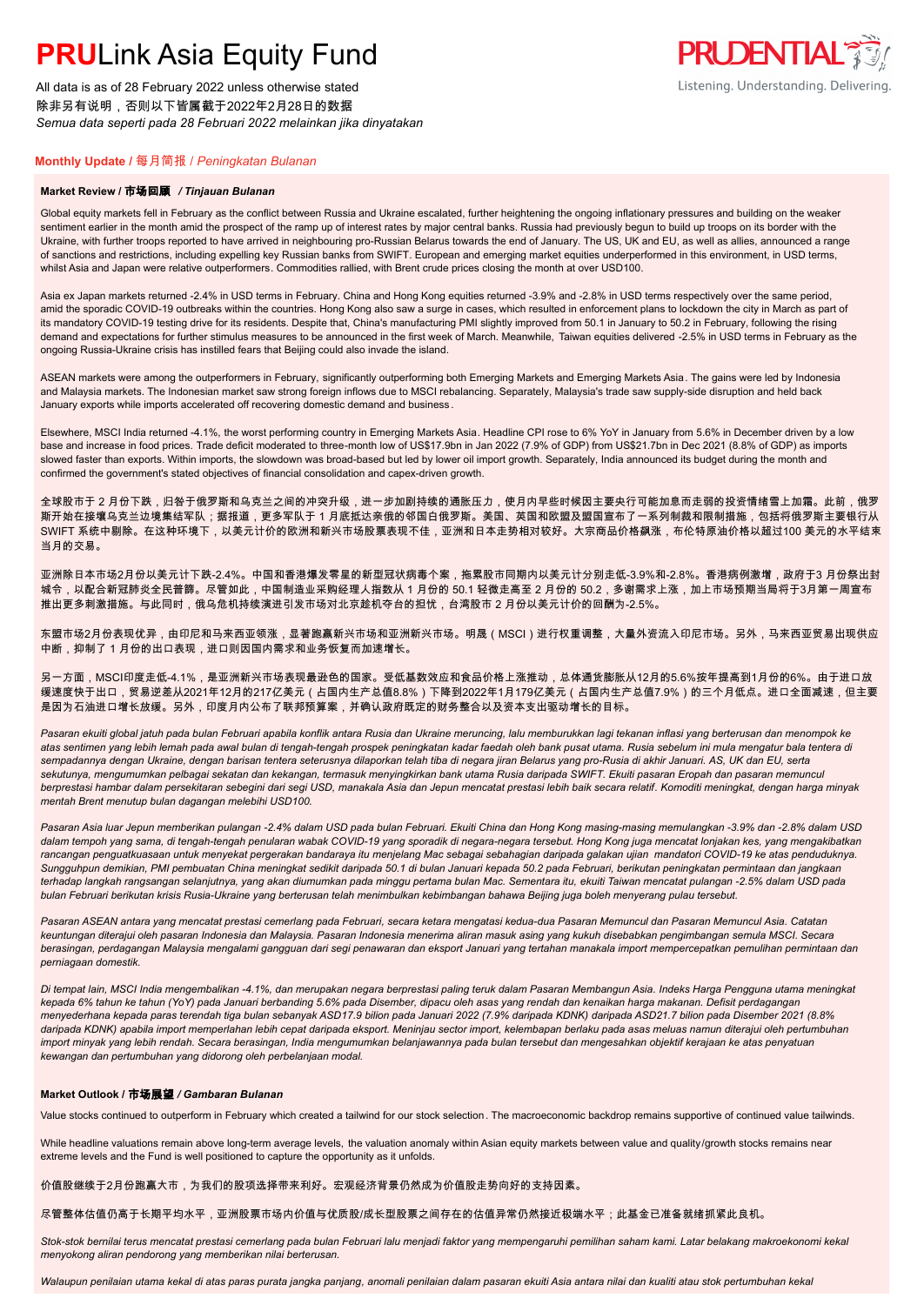All data is as of 28 February 2022 unless otherwise stated 除非另有说明,否则以下皆属截于2022年2月28日的数据 *Semua data seperti pada 28 Februari 2022 melainkan jika dinyatakan*

*menghampiri paras ekstrem manakala Dana berada pada kedudukan yang baik untuk memanfaatkan peluang tersebut apabila ia menjelma.*

### **Fund Review & Strategy /** 基金表现评论与投资策略 */ Tinjauan dan Strategi Dana*

The Fund returned -2.06% for the month, underperforming the benchmark return of -2.04% by 0.02%. Year-to-date, the Fund returned 1.09%, outperforming the benchmark return of -4.64% by 5.73%.

**PRUDENTIAL 3** 

Listening. Understanding. Delivering.

At a country level, stock selection within Taiwan, Malaysia and Thailand detracted from relative performance for the month. At a sector level the stock selection in Industrials, Consumer Staples and Materials detracted most. The Fund's overweight positions China Feihe, Tongcheng Elong and China Lesso Group detracted most over the month.

As ongoing events in Ukraine rock global equity markets, we continue to closely monitor the Fund's holdings and the broader market for any impacts. We continue to follow our disciplined valuation driven approach with a longer-term investment view to identifying investment opportunities across Asian equity markets. During the month, the Fund added a new position in Mediatek and topped up Indian Oil Corp and Indusind Bank. The Fund sold out of its positions in LG Chem and Zee Entertainment, also trimming positions in CK Hutchison Holding and BOC Hong Kong.

此基金月内录得-2.06%回酬,较回酬为-2.04%的基准逊色0.02%。年度至今,此基金的回酬是1.09%,跑赢回酬为-4.64%的基准5.73%。

按国家划分,在台湾、马来西亚和泰国的选股拖累月内的相对表现。至于领域,在工业、必需消费品和材料的部署是最大的拖累因素。此外,基金增持中国飞鹤(China Feihe)、同程艺龙(Tongcheng Elong)和中国联塑集团(China Lesso Group)也在月内打压表现。

乌克兰事件不断演进在全球股票市场抛下了震撼弹,我们将继续密切关注基金的持股和更广泛市场的情况,以了解其所带来的影响。我们持续遵循严格的估值驱动法,从长期 投资角度出发,以确认整个亚洲股票市场的投资机会。检讨月份下,基金对联发科(Mediatek)建立了新的头寸;并加码印度石油公司(Indian Oil Corp)和Indusind Bank。它撤出LG化学(LG Chem)和Zee娱乐事业(Zee Entertainment),同时减持长江和记实业(CK Hutchison Holding)和中银香港(BOC Hong Kong)。

*Dana memberikan pulangan -2.06% dalam bulan tinjauan, tidak mengatasi pulangan penanda aras -2.04% sebanyak 0.02%. Sejak awal tahun hingga bulan tinjauan, Dana memperoleh pulangan 1.09%, mengatasi pulangan penanda aras -4.64% sebanyak 5.73%.*

*Di peringkat negara, pemilihan stok dalam Taiwan, Malaysia dan Thailand menjejaskan prestasi relatif di bulan tersebut. Pada peringkat sektor, pemilihan stok dalam Perindustrian, Pengguna Asasi dan Bahan paling menjejaskan prestasi. Kedudukan pegangan berlebihan Dana dalam China Feihe, Tongcheng Elong dan China Lesso Group paling menjejaskan prestasi dalam bulan tinjauan.*

*Memandangkan konflik semasa di Ukraine menggegarkan pasaran ekuiti global, kami terus memantau sebarang impak ke atas pegangan Dana dan pasaran yang lebih luas secara teliti. Kami terus mencerap pendekatan berteraskan penilaian berdisiplin kami dengan suatu pandangan pelaburan jangka lebih panjang bagi mengenal pasti peluang pelaburan di seluruh pasaran ekuiti Asia. Pada bulan tinjauan, Dana menambah kedudukan baharu dalam Mediatek dan menambahkan pegangan dalam Indian Oil Corp dan Indusind Bank. Dana menjual kesemua pegangannya dalam LG Chem dan Zee Entertainment, di samping mengurangkan kedudukan dalam CK Hutchison Holding dan BOC Hong Kong.*

**Source /** 资料来源 / *Sumber*: Fund Commentary, February 2022, Eastspring Investments Berhad

#### **Disclaimer**

#### All data is as of last valuation date of the month. PAMB:

Investments are subject to investment risks including the possible loss of the principal amount invested. The value of the units may fall as well as rise. Past performances of the funds and that of the fund managers are not necessarily indicative of future performance. The price movements indicated are not reflective of the actual return on your investments (which are subject to your premium allocation rate and deduction charges). The actual return on your invested premiums may fluctuate based on the underlying performance of the investment-linked funds. Prudential Investment-linked products are not Shariah-compliant products. This leaflet is for illustrative purposes only. For further details on the terms and conditions, please refer to the policy document. For further details on how you can invest in these funds, please refer to the respective product brochures. In the event of any discrepancy between the information in this fact sheet and the policy document, the information in the policy document shall prevail. In case of discrepancy between the English, Bahasa Malaysia and Mandarin versions of this fact sheet, the English version shall prevail. The fund fact sheet of the Target Fund will be available at www .eastspring.com.sg.

MSCI: The MSCI information may only be used for your internal use, may not be reproduced or redisseminated in any form and may not be used as a basis for or a component of any financial instruments or products or indices. None of the MSCI information is intended to constitute investment advice or a recommendation to make (or refrain from making) any kind of investment decision and may not be relied on as such. Historical data and analysis should not be taken as an indication or guarantee of any future performance analysis, forecast or prediction. The MSCI information is provided on an "as is" basis and the user of this information assumes the entire risk of any use made of this information. MSCI, each of its affiliates and each other person involved in or related to compiling, computing or creating any MSCI information (collectively, the "MSCI Parties") expressly disclaims all warranties (including, without limitation, any warranties of originality,<br>accuracy, complete any MSCI Party have any liability for any direct, indirect, special, incidental, punitive, consequential (including, without limitation, lost profits) or any other damages. (www.msci.com)

PAMB: 任何投资皆涉及投资风险,包括本金的损失。单位的价值可能会扬升也会走低。基金和基金经理过往的表现不可视为未来表现的指标。上述所示的回酬并不反映您投资的真实回<br>酬(后者取决于您的保费分配率与费用). 您所投资的保费的真实回酬将根据有关投资联结基金的表现而定. 保诚投资联结保险产品系列并非符合回教法典的产品。您保费投资的真实回酬<br>可能会低于上述回酬。本册子只供说明之用。欲进一步了解条规与细则, 请参考保单文件。如何投资于这些基金的资

资料来源: MSCI。MSCI信息仅供您本身及组织内部之用,因此不能以任何形式将之复制或传播,而且也不可作为任何金融工具或产品或指数的基础或组件。MSCI信息不可作为投资的<br>建议,或作出(或不作)任何种类的投资决定的建议,并且也不可视为投资的依据。过往的数据和分析不可作为未来表现分析、预测或预报的指标或保证。MSCI信息乃是"按原样"提<br>供,而使用者必须对使用信息的一切后果负全责。编制、估算或创建一切MSCI信息的MSCI和其关联机构以及 接、间接、特殊、偶然、惩罚性、后续的损失(包括但不限于利润的损失)或其他损失承担责任。(www.msci.com)

PAMB: Pelaburan adalah tertakluk kepada risiko-risiko pelaburan termasuk kemungkinan kehilangan jumlah wang pokok yang dilabur. Nilai unit mungkin naik ataupun jatuh. Prestasi masa dulu<br>dana-dana atau pengurus-pengurus dan (yang tertakluk kepada kadar peruntukan premium dan caj potongan). Pulangan sebenar ke atas premium yang anda labur mungkin berbeza, bergantung kepada prestasi dana-dana). Produk<br>berkaitan pelaburan Prudential bukan merupa *www.eastspring.com.sg.*

*MSCI: Maklumat MSCI hanya boleh digunakan untuk kegunaan dalaman organizasi anda, tidak boleh direproduksi atau disebarluaskan dalam sebarang bentuk dan tidak boleh digunakan*  sebagai asas untuk atau komponen bagi sebarang instrumen atau produk atau indeks kewangan. Tiada maklumat MSCI dimaksudkan untuk membentuk nasihat pelaburan atau cadangan untuk<br>membuat (atau mengelakkan daripada membuat) a *atau jaminan untuk sebarang analisa prestasi masa depan, ramalan atau telahan. Maklumat MSCI disediakan berdasarkan "sebagaimana adanya" dan pengguna maklumat tersebut mengambil*  alih keseluruhan risiko penggunaan maklumat yang berkenaan. MSCI, setiap ahli gabungannya dan setip individu yang terlibat dalam atau berkaitan dengan menyusun, mengira atau membuat<br>apa-apa maklumat MSCI (secara kolektif, tidak menyalahi, kebolehdagangan dan kesesuaian bagi tujuan tertentu) berkaitan dengan maklumat ini. Tanpa mengehadkan apa-apa yang disebutkan di atas, tiada satu keadaan pun Pihak<br>MSCI patut menanggung sebarang liabiliti *ganti rugi lain. (www.msci.com)*